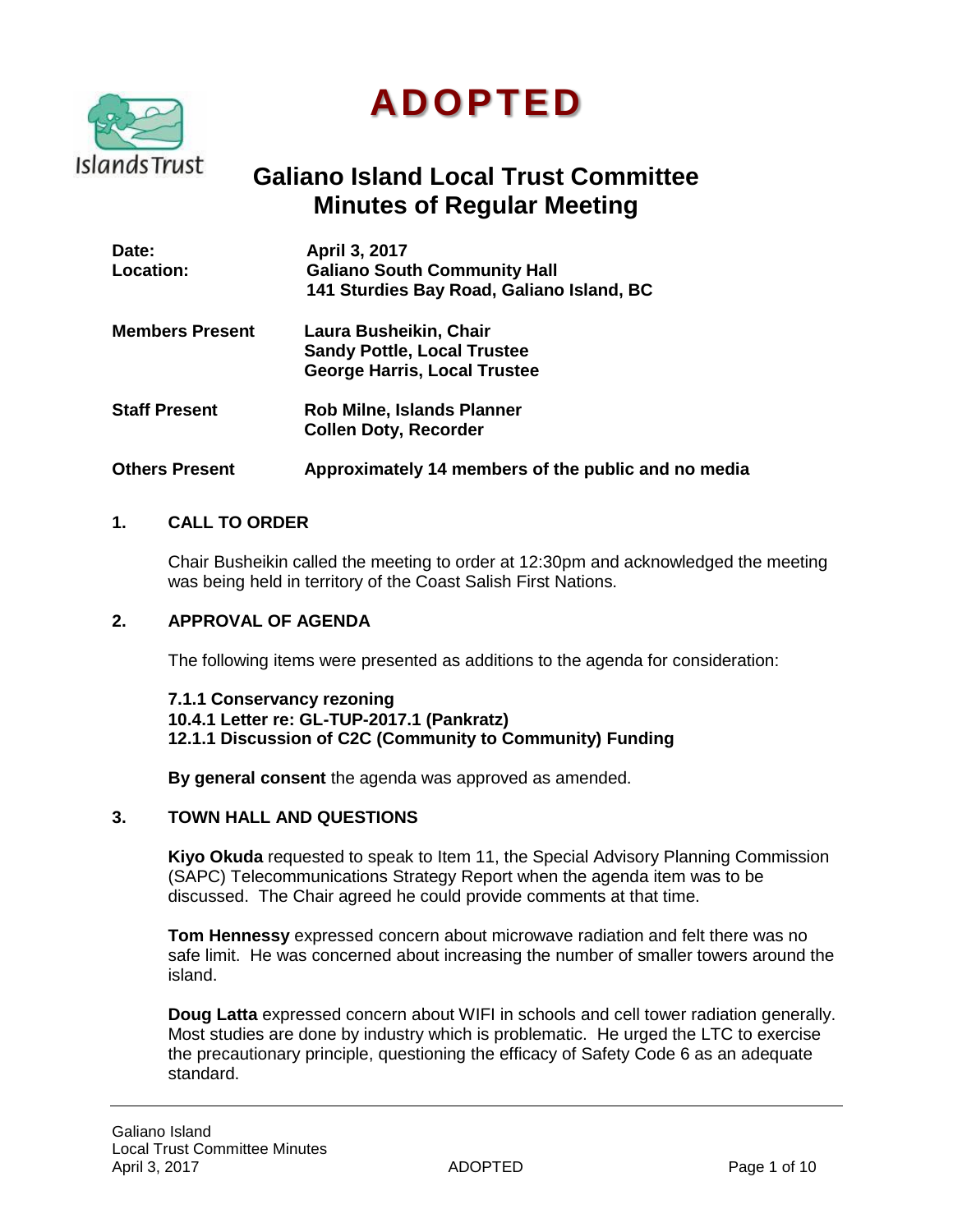# **4. COMMUNITY INFORMATION MEETING**

None

#### **5. PUBLIC HEARING**

None

#### **6. MINUTES**

#### **6.1 Local Trust Committee Minutes Dated March 21, 2017 (for Adoption-Pending)**

**By general consent** the Local Trust Committee meeting minutes of March 21, 2017 were adopted.

#### **6.2 Section 26 Resolutions Without Meeting Report**

None

#### **6.3 Advisory Planning Commission Minutes**

None

#### **7. BUSINESS ARISING FROM MINUTES**

#### **7.1 Follow-up Action List Dated March 2017**

#### **GL-2017-20**

#### **It was MOVED and SECONDED**

that the Galiano Island Local Trust Committee request staff to put Affordable Housing on the next agenda and that Trustees study the Affordable Housing Toolkit, indicating which recommendations they wish to follow.

#### **CARRIED**

With respect to GL-RZ-2016.2, Planner Milne indicated he would like to see the Galiano Conservancy's rezoning application on next month's agenda.

With respect to the Dock Project, it was noted that Senior Intergovernmental Policy Advisor Fiona MacRaild will be making the initial contact regarding the dock project and C2C application with Penelakut staff. It is anticipated there will be some walkabouts; while some time will be added to the process, the duty to consult must be met.

#### **8. DELEGATIONS**

None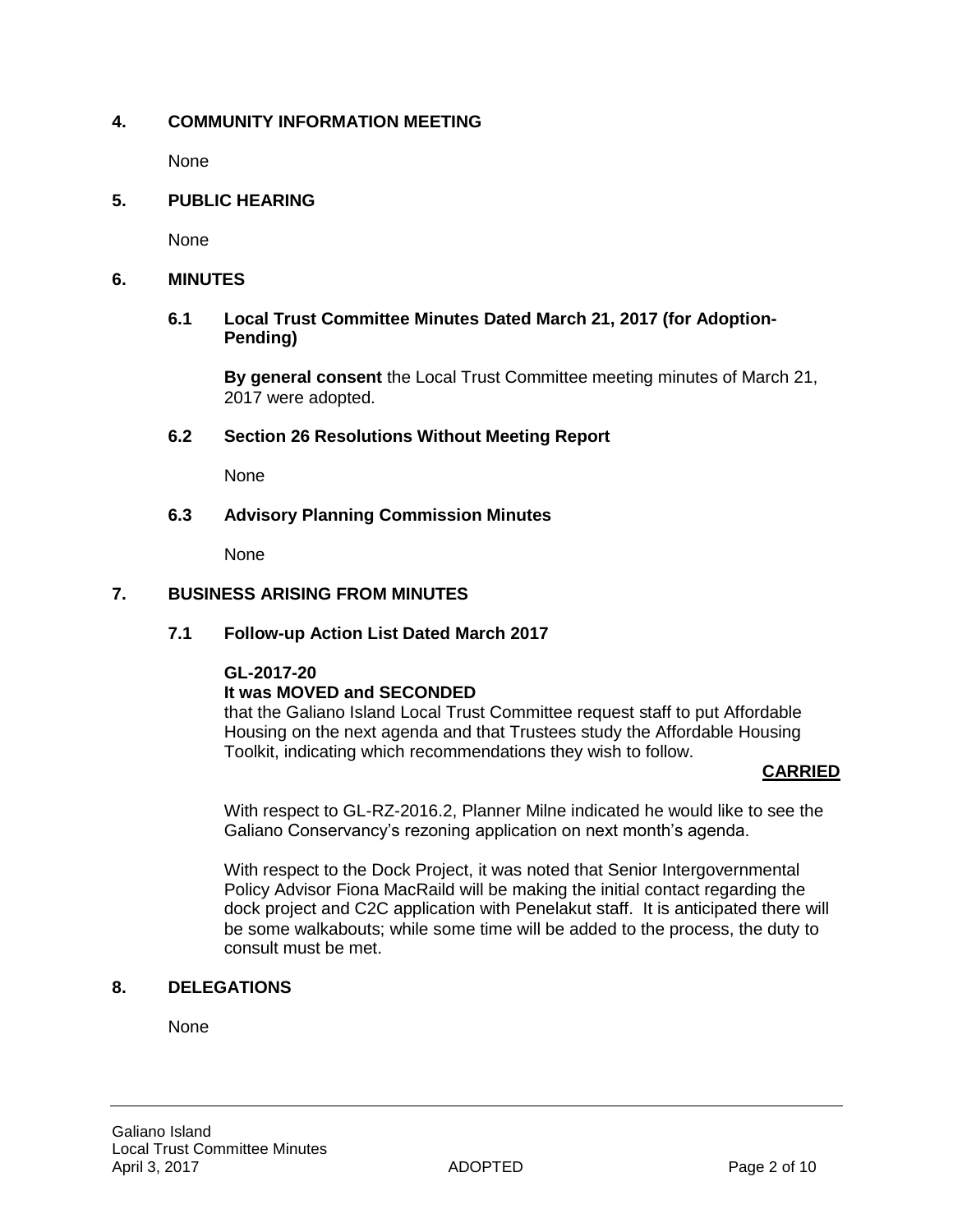# **9. CORRESPONDENCE**

*Correspondence received concerning current applications or projects is posted to the LTC webpage.*

None

## **10. APPLICATIONS AND REFERRALS**

#### **10.1 Salt Spring Island Local Trust Committee Bylaws No. 488, 489 & 490 Referral**

There was discussion about the early consultation process with First Nations (FNs), with Planner Milne noting there has been a lot of community interest and attention put on these bylaws, such that the content is not new to FNs. Trustee Pottle noted Cowichan Tribes' concerns about having industrial work done within 30 metres of foreshore of Fulford Harbour.

There was discussion about the referral process between LTAs, which has not always been done. The referrals are about this locality, and whether the interests of people of Galiano are deemed to be affected. There has been talk of not having this referral process as it is time-consuming.

#### **GL-2017-021**

#### **It was MOVED and SECONDED**

that the Galiano Island Local Trust Committee confirms that its interests are unaffected by Bylaws 488, 489, 490 and request that meaningful consultations with First Nations continue.

#### **CARRIED**

#### **10.2 GL-DVP-2017.1 (Wilshire) - Staff Report**

Mr. Wilshire, applicant, was present and stated he has tried to minimize the impact of the proposed dock on shore and trees. Planner Milne noted that the Development Variance Permit (DVP) has to be approved before the Development Permit (DP) is approved. Letters of support were received from immediate neighbours. Planner Milne noted a correction on page 27 of the package with respect to the number of support columns which should read one instead of two.

Trustee Harris asked what the circulation of *The Driftwood* publication is on Galiano. It was noted that statutory requirements respecting notification have been addressed. The Procedures Bylaw could be amended if Trustees would like to see additional notification. Planner Milne noted that, at one time, the size of the ad was prescribed, but is no longer as tightly prescribed. There are budgetary considerations with respect to advertising. The *Interpretation Act* has not caught up with social media. The following resolution was not for the Wilshire application, but for future applications: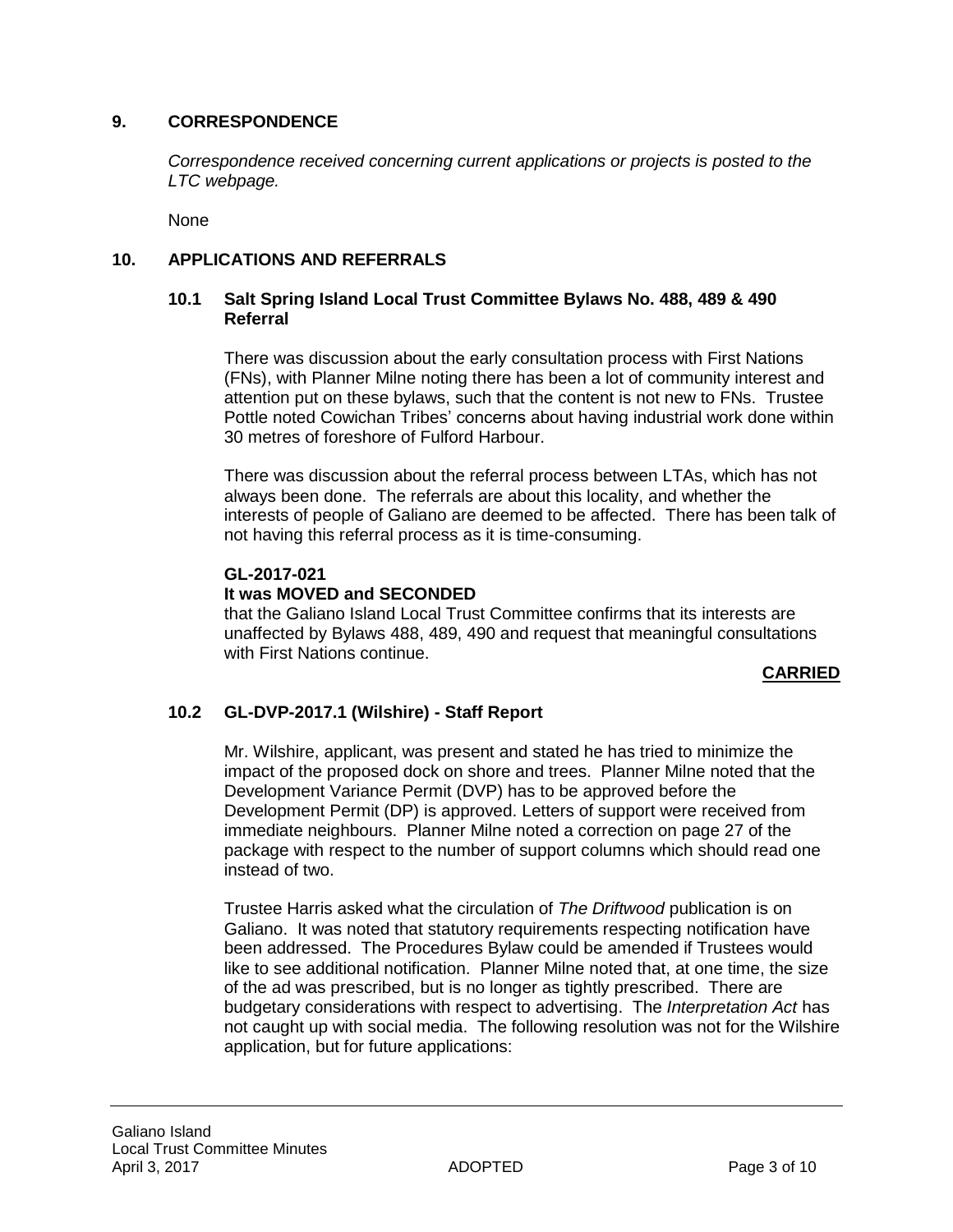# **GL-2017-022 It was MOVED and SECONDED**

that the GaIiano Island Local Trust Committee requests staff to investigate the cost of the *Driftwood* ad and if possible, make it smaller, and redirect monies to local publications such as the *Active Page* and *Island Tides*.

#### **CARRIED**

Mr. Whilshire noted that the contractor was contacting FNs with respect to moorage.

# **GL-2017-023 It was MOVED and SECONDED**

that the GaIiano Island Local Trust Committee approve issuance of Development Variance Permit GL-DVP-2017.1 (Wilshire).

#### **CARRIED**

# **GL-2017-024**

# **It was MOVED and SECONDED**

that the GaIiano Island Local Trust Committee approve issuance of Development Permit GL-DP-2017.1 (Wilshire).

#### **CARRIED**

# **10.4 GL-TUP-2017.1 (Pankratz) - Staff Report**

Planner Milne provided background. He noted that staff is considering mapping the locations of known Vacation Rentals that are not in compliance. This application raises a question as to how many are out there. The CRD has confirmed that the Sticks Allison water system is metred. One letter of objection was received with respect to this application.

The applicants were present and stated concern about the 16,000 litre cistern requirement for the Temporary Use Permit (TUP). Sally Pankratrz noted that, under their water district rules, they are entitled to have 10,000 litres per month added to their water system. She reported that some gardeners on their system use up to 30,000 litres per month. The applicants felt the cistern would be unnecessary because they are probably not going to use the water, nor would the presence of the cistern alter their water consumption.

LTC members explained that commercial use triggers the need for a cistern. Chair Busheikin noted that the LTC cannot dictate how or if people use the water, nor who will own the land in the future. The rules are about bringing a careful approach to water. The owners may decide to hook it up to toilets.

In response to a question Planner Milne noted that the term "runs with the land" means it is registered on title. Under the *Local Government Act*, a notice has to be registered on title, attached to the property, valid for the term for which it is registered. It is not a business license. The TUP is about land-use planning. There was some discussion as to whether BC assessment could then levy commercial taxes on the land if a permit has been registered. There was a concern about protecting residential uses above commercial uses.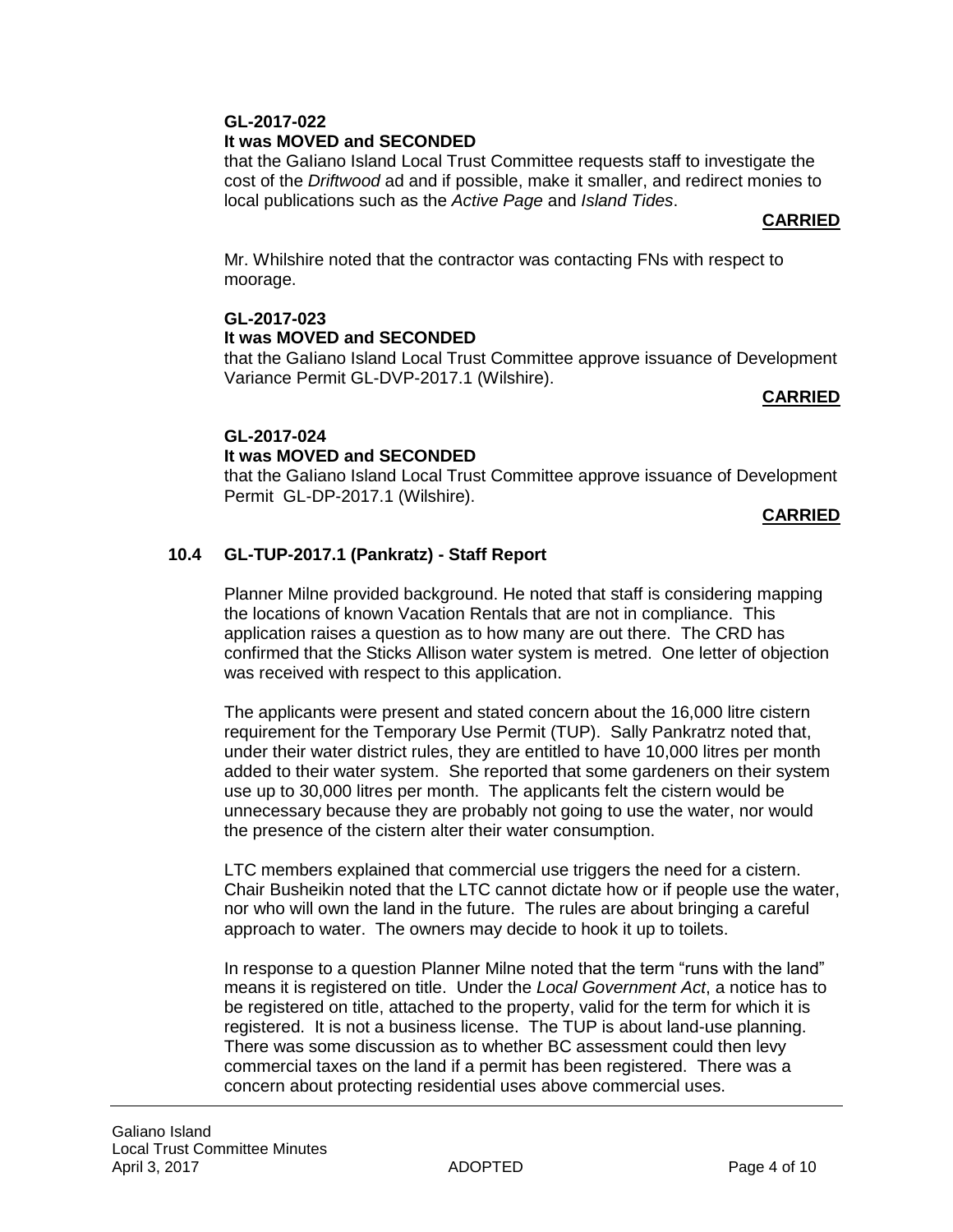There was discussion about a tennis court, situated on a different property owned by the applicant, not on the property which is the subject of the TUP application, being used by the occupants of the CVR. Although Ms. Pankratz verbally agreed to allow only family and friends, not paying customers, to use the tennis court, it was noted that one cannot legally put conditions in the permit with respect to who could use the tennis court.

# **GL-2017-025 It was MOVED and SECONDED**

that the GaIiano Island Local Trust Committee approve issuance of Temporary Use Permit GL-TUP-2017.1 (Pankratz).

# **CARRIED**

Note: Item 12 was moved ahead of Item 11, and all agenda items renumbered accordingly.

# **11. REPORTS**

# **11.1 Work Program Reports (attached)**

#### 11.1.1 Top Priorities Report Dated March 2017

There was extensive discussion around timelines for projects and how to juggle priorities in the event the LTC's C2C grant application is successful. C2C grant money has to be used by March 2018.

Trustee Pottle noted that the dock review, which involves initiating discussion with FNs, is a top priority and a part of the C2C process. There was consensus the C2C grant would be covered within the dock review Top Priority. It was also agreed that at least one of the existing Top Priorities could be completed in time to conduct C2C consultations.

# **GL-2017-026**

#### **It was MOVED and SECONDED**

that the GaIiano Local Trust Committee ask staff to submit the Regional Community to Community Forum Program application as presented.

**CARRIED**

# 11.1.2 Projects List Report Dated March 2017

Information as provided.

# **11.2 Applications Report Dated March 2017 (attached)**

Planner Milne summarized the applications, noting that GL-TUP-2016.10 (Rosnick) has been completed and should be removed from the list.

A break was called at 2:26pm. The meeting was reconvened at 2:40pm.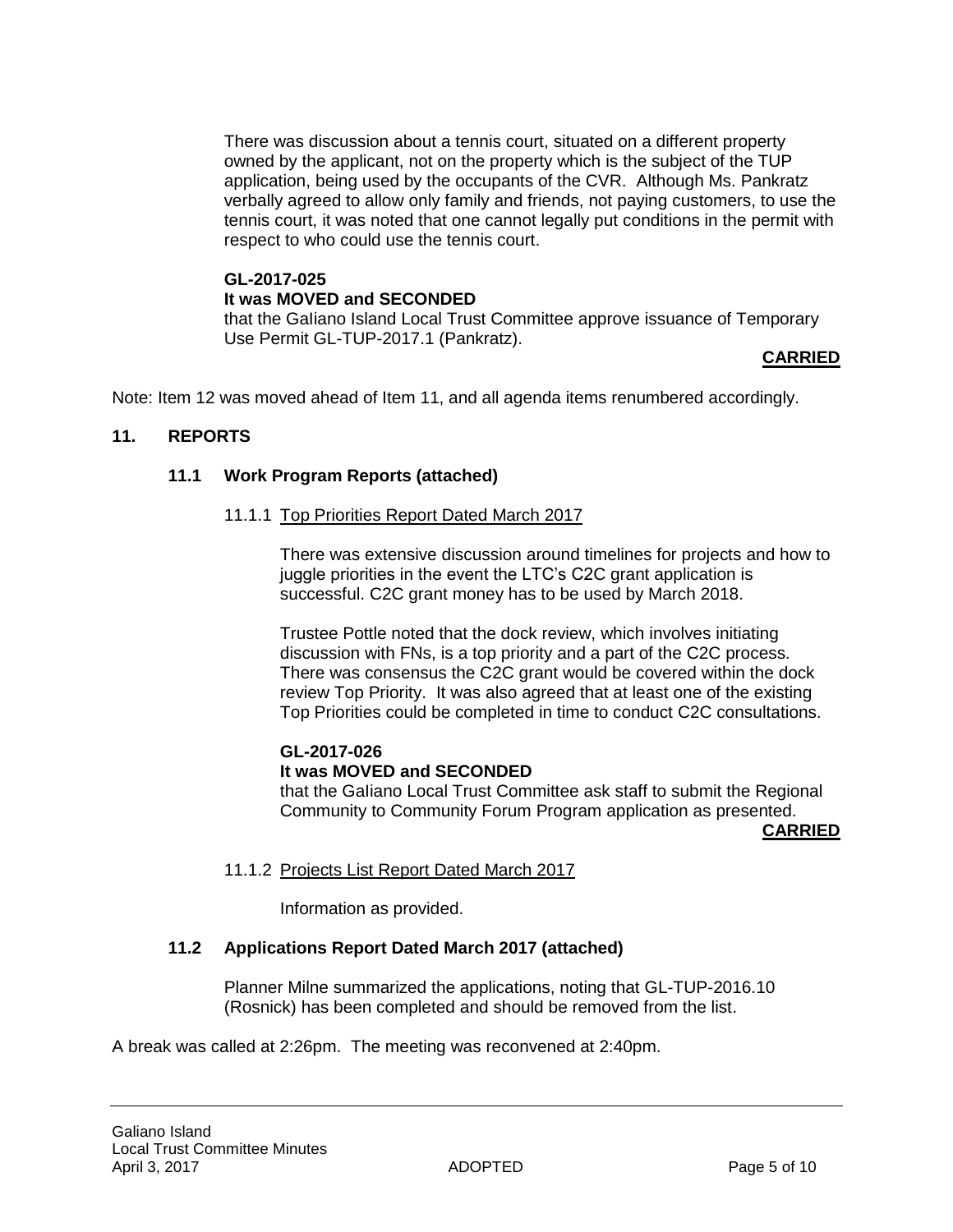# **11.3 Trustee and Local Expense Report Dated February 2017**

No comments

## **11.4 Adopted Policies and Standing Resolutions (attached)**

No comments

## **11.5 Local Trust Committee Webpage**

No comments

#### **11.6 Chair's Report**

There is an upcoming Executive Committee meeting. Chair Busheikin reported on an interesting meeting with Malahat FN. The new council and chief had run on an anti-LNG platform, and had consulted with the community. The Malahat are not necessarily proceeding with the LNG deal. They were very receptive to meeting with the Islands Trust and having meaningful consultation.

#### **11.7 Trustee Report**

Trustee Harris reported that the two negotiating groups for Crystal Mountain are continuing discussions, and have agreed to a third meeting, though no date has been set.

Trustee Pottle reported that office hours have been quiet.

#### **11.8 Trust Fund Board Report**

None

#### **12. LOCAL TRUST COMMITTEE PROJECTS**

#### **12.1 Special Advisory Planning Commission Telecommunications Strategy Report - Staff Report**

Kiyo Okuda, one of the commissioners of the SAPC, submitted a letter to the LTC entitled "Minority Position: Proponent Provided Protection". He read from his letter outlining some unresolved issues and his suggestions to the LTC. One of his questions was: As there is no one maintaining a record of locally installed devices, how will an installer become aware of the local radio environment? Also, he recommended the LTC adopt a position of providing "concurrence with conditions" for all systems installed by telecom carriers on towers under 15 metres. He suggested the LTC maintain a record of this information to be able to inform any other applicant or installer of telecommunications systems, and the public, of the local radio environment. He also suggested that areas of silence, without waves of energy, be preserved and protected as an amenity. Radio service could be focussed towards areas of high residential entitlement with little spill over into non-residential or ecologically sensitive areas. The Montague Basin, including Parker Island, Wise Island and Philmore Point could be an appropriate area to begin with.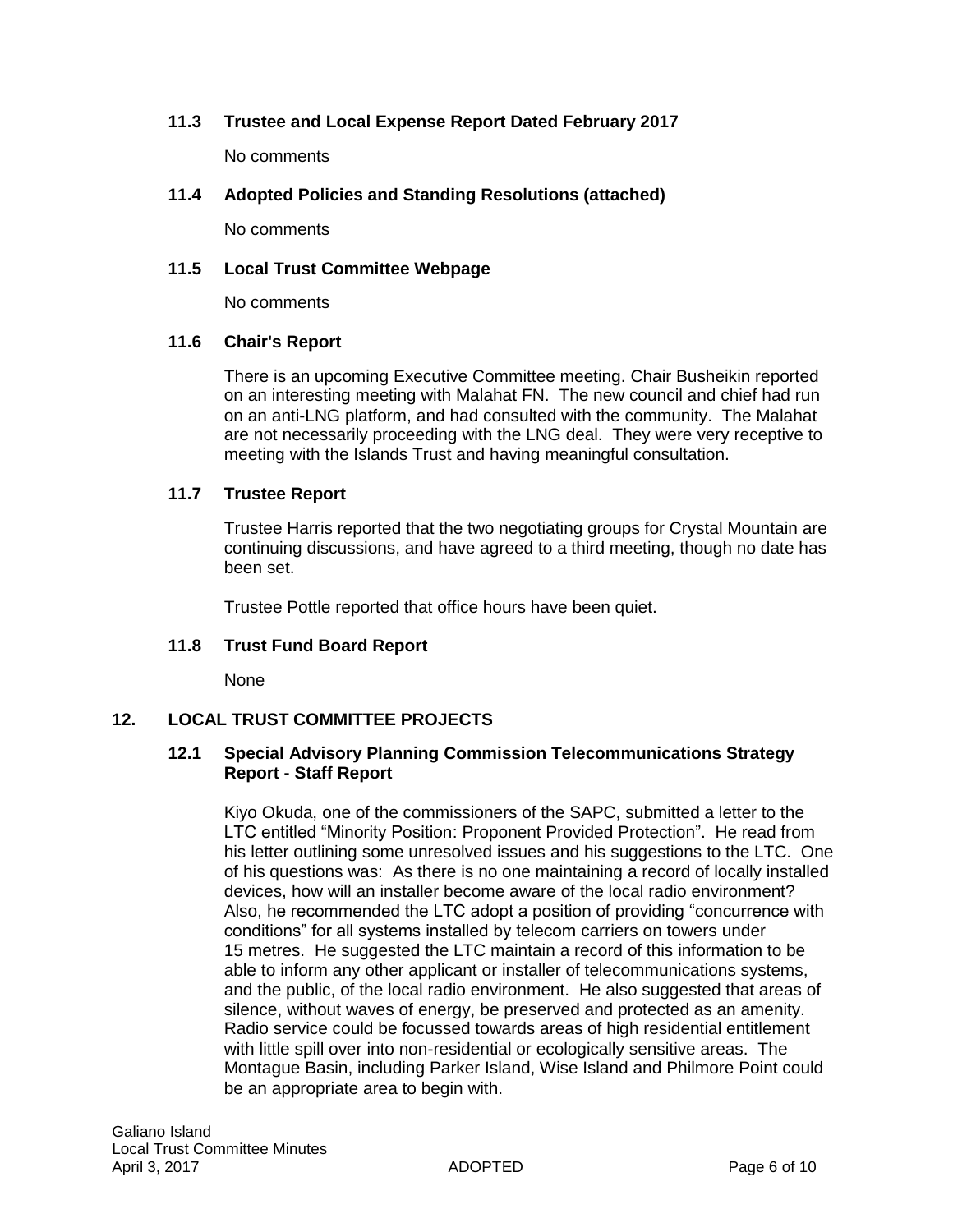SAPC commissioner Elizabeth Latta noted she would be submitting her own comments as well. She expressed appreciation for Minute-Takers Colleen Doty and Heather Martin, and Chair Stephen Rybak. She learned a lot from the process of studying a complex, difficult subject.

Stephen Rybak, chair of the SAPC, wished to acknowledge SAPC commissioner Peter Midgely for his mathematical acumen and commissioner Okuda for his graphics. Mr. Rybak supported the LTC addressing the discontinuity between Official Community Plan (OCP) and Land Use Bylaw (LUB). He clarified that the SAPC recommendation to expand pay phones did not make any linkages to the OCP, nor should it have. The unresolved issues were presented as info only. If LTC is going to require that a database or public record of antennae systems be established or maintained for Galiano, then there will be staff and resource implications. He would invite others to comment. He was disappointed that hard copies of the SAPC report were not part of the agenda package.

Peter Midgely, SAPC commissioner, is looking forward to the LTC's next steps.

SAPC commissioner Mike Hoebel commented that he thought the SAPC membership represented the full spectrum on this matter on island. There were several months of interesting discussion. He commended Peter Midgely for organizing the survey, which contains the most concrete material we have to work with. He noted islanders' high levels of engagement.

Louise Decario has several questions: she wondered about the survey and how many towers the SAPC had considered.

In response, commissioners noted the following points:

- The SAPC wished to make a protocol for proponents. There was no limit as to the number of possible proponents.
- If the protocol were made difficult, there would be no towers or antennae. There was no clear answer as to how many potential transmitting sites there could be.
- Deliberations were technology-neutral and they could not forecast what was going to be coming down the road.
- Their work centred on the expectations of a possible proponent coming to the island.

Louise Decario asked whether the SAPC explored areas that were least covered.

Mike Hoebel affirmed that had been part of the survey, to document what people were using and what was their view and coverage. The SAPC was also involved in fact-finding: contacting all of the carriers, to confirm what they thought they knew about coverage, and plans for expansion. The SAPC did not see themselves as designers. They sought to recommend a process for what the LTC could use to guide proponents.

Louise Decario asked if the SAPC explored the fibre-optic option.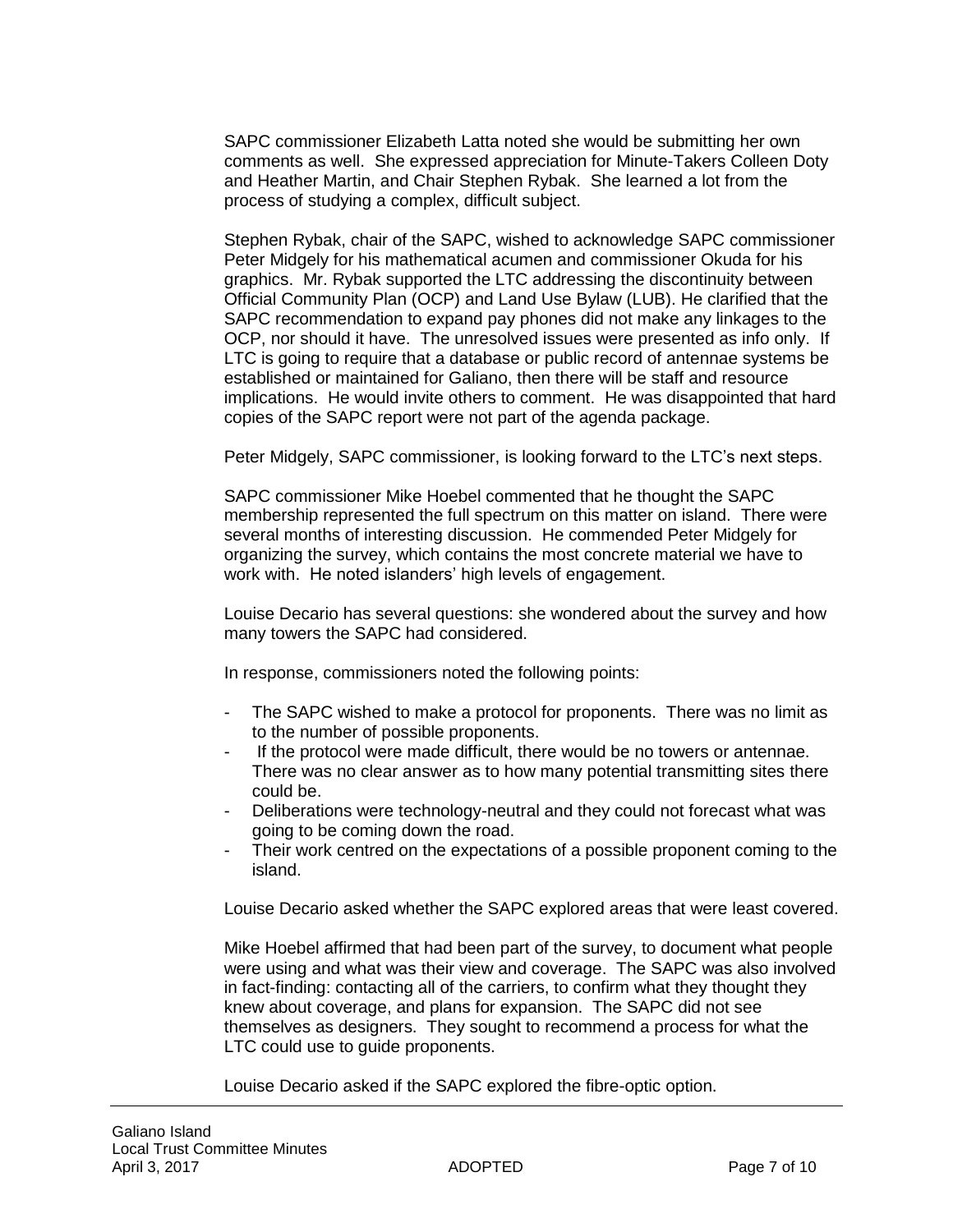SAPC commissioners confirmed this infrastructure was explored and recommended the LTC approach a carrier to expand fibre-optic.

Trustee Pottle noted there was federal government money to expand or lease Telus' fibre-optic cable, and that the Federal Government has upgraded the minimum criteria for citizens.

Chair Busheikin acknowledged the impressive expertise and time provided by the SAPC.

Chair Busheikin asked whether an antennae proposal guide could include recommendations for siting.

Planner Milne commented that Industry Canada would view that favourably, but would not be bound by such guidelines if IC felt a site should go elsewhere. He clarified that there are no antennae applications pending.

There was extensive discussion with respect to considerations and unresolved issues presented in the Staff Report.

#### **GL-2017-027**

#### **It was MOVED and SECONDED**

that the Galiano Island Local Trust Committee request staff to draft Antenna Proposal Consultation Guidelines based on recommendations made in the Special Advisory Planning Commission Recommendation Report dated March 2017.

#### **CARRIED**

# **GL-2017-028**

#### **It was MOVED and SECONDED**

That the GaIiano Island Local Trust Committee request that staff consider BC Hydro rights of way as potential site locations.

#### **CARRIED**

#### **GL-2017-029**

#### **It was MOVED and SECONDED**

that the GaIiano Island Local Trust Committee requests that staff consider other possible preferred locations that have been identified, including parks, community forests or covenanted lands; other community-owned lands; or bylaw compliant private property*.* 

#### **DEFEATED**

The SAPC had agreed that the above-noted items would come before the public for future consultation. The commission had run out of time in its mandate.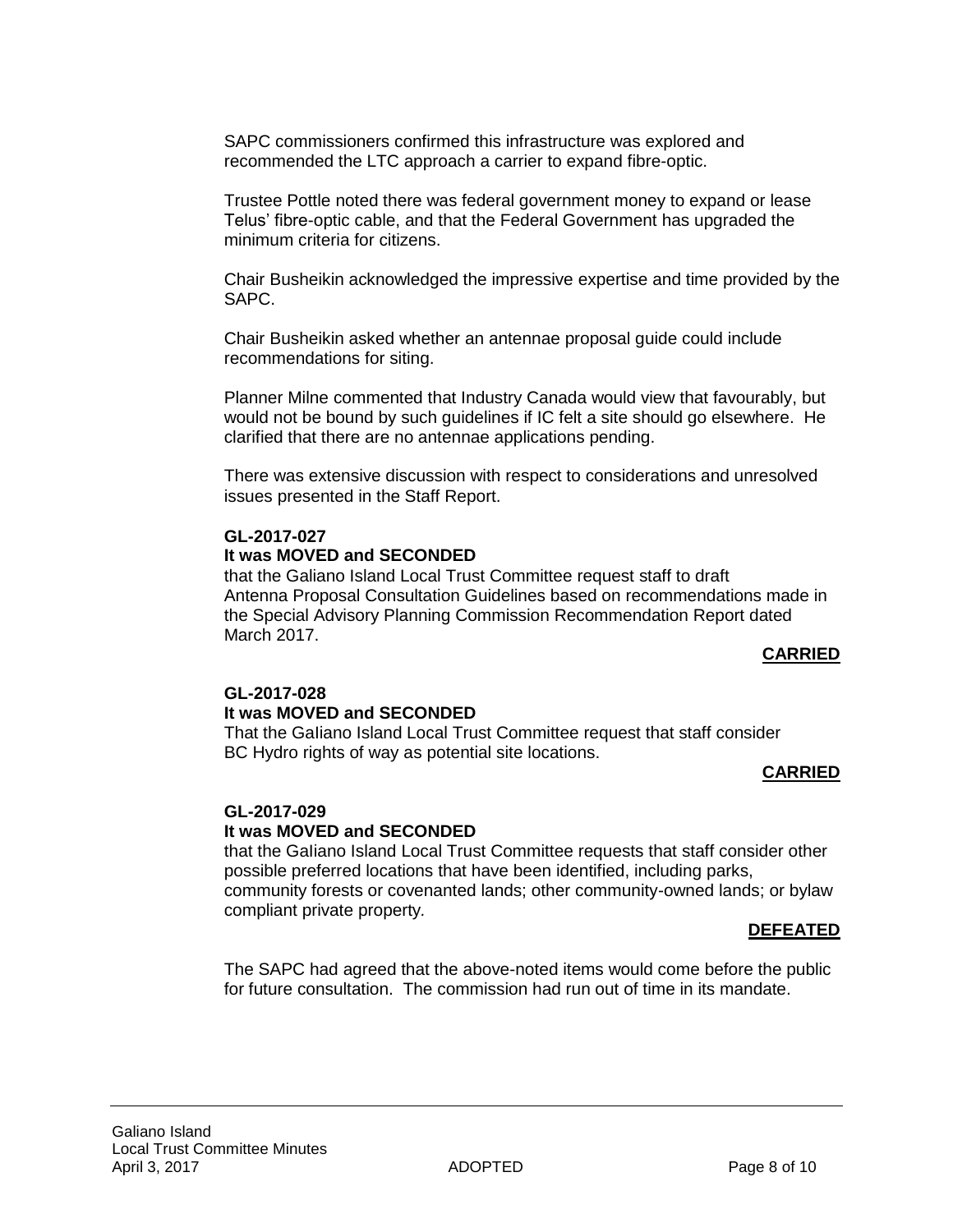#### **GL-2017-030 It was MOVED and SECONDED**

that the Galiano Island Local Trust Committee request staff to consult with Industry Canada about questions raised in Staff Report dated March 27, 2017.

**CARRIED**

# **GL-2017-031 It was MOVED and SECONDED**

that the Galiano Island Local Trust Committee request staff to research options for an application fee for antennae proposals.

**CARRIED**

#### **13. NEW BUSINESS**

None

# **14. UPCOMING MEETINGS**

#### **14.1 Next Regular Meeting Scheduled for May 1, 2017, at the South Community Hall, Galiano Island**

#### **15. TOWN HALL**

**Akasha Forest** enquired as to what could be reported about the incorporation of Salt Spring Island and the FN consultation process.

Chair Busheikin reported that September 9, 2017 had been set for the vote. There was no information with respect to FN consultations.

Akasha Forest wondered if Senior Intergovernmental Policy Advisor Macraild would have any role in facilitating FN consultations during the process leading up to the incorporation vote.

It was noted the Islands Trust has no responsibility with respect to consultations during the incorporation vote.

#### **16. CLOSED MEETING**

None

#### **17. ADJOURNMENT**

**By general consent** the meeting was adjourned at 4:15 pm.